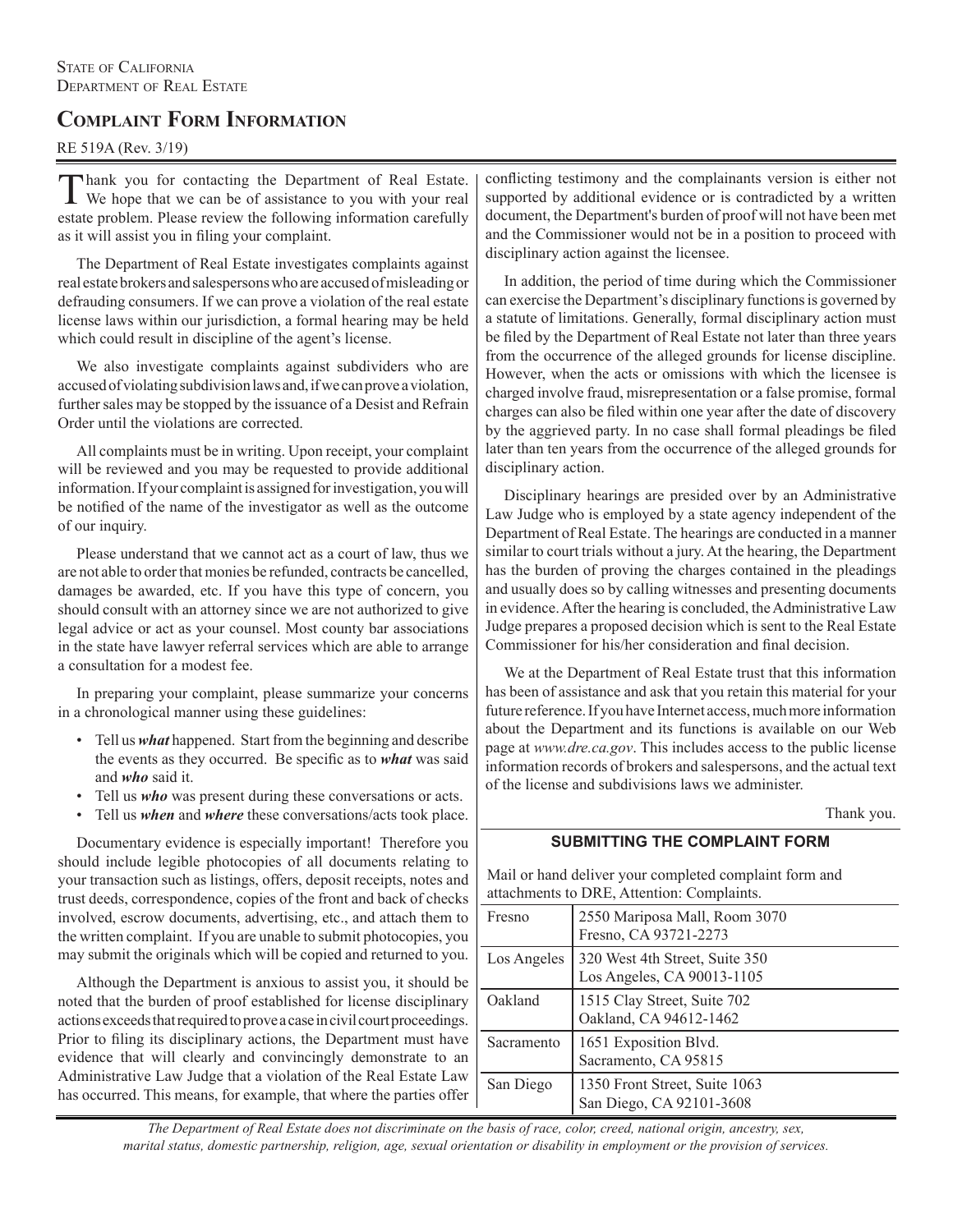# **LICENSING/SUBDIVIDER COMPLAINT**

### RE 519 (Rev. 2/20)

| ❖<br>form.                                                                                                           | Read instructions on Complaint Form Instructions (RE 519A) before completing this |                                        |                                                                     |                                             |                                             |                                            |  |  |
|----------------------------------------------------------------------------------------------------------------------|-----------------------------------------------------------------------------------|----------------------------------------|---------------------------------------------------------------------|---------------------------------------------|---------------------------------------------|--------------------------------------------|--|--|
| ❖ Type or print clearly in ink.                                                                                      |                                                                                   |                                        |                                                                     |                                             |                                             |                                            |  |  |
| ❖ Mail or hand deliver completed form and attachments to the appropriate office; see<br>RE 519A.                     |                                                                                   |                                        |                                                                     |                                             |                                             |                                            |  |  |
|                                                                                                                      |                                                                                   |                                        | <b>INFORMATION ABOUT YOU</b>                                        |                                             |                                             |                                            |  |  |
| NAME (ENTER YOUR FULL NAME)                                                                                          |                                                                                   |                                        |                                                                     |                                             |                                             |                                            |  |  |
| RESIDENCE ADDRESS (STREET ADDRESS, CITY, STATE AND ZIP CODE)                                                         |                                                                                   |                                        |                                                                     |                                             |                                             |                                            |  |  |
| BUSINESS ADDRESS (STREET ADDRESS, CITY, STATE AND ZIP CODE)                                                          |                                                                                   |                                        |                                                                     |                                             |                                             |                                            |  |  |
| <b>OCCUPATION</b>                                                                                                    | BUSINESS TELEPHONE NO. (INCLUDE AREA CODE)                                        |                                        |                                                                     | RESIDENCE TELEPHONE NO. (INCLUDE AREA CODE) |                                             |                                            |  |  |
| CELL PHONE NO. (INCLUDE AREA CODE)                                                                                   | <b>EMAIL ADDRESS</b>                                                              |                                        |                                                                     |                                             |                                             |                                            |  |  |
| NAME OF NEAREST RELATIVE                                                                                             |                                                                                   |                                        |                                                                     |                                             | RELATIVE'S PHONE NUMBER (INCLUDE AREA CODE) |                                            |  |  |
|                                                                                                                      |                                                                                   |                                        | <b>INFORMATION ABOUT PERSON/COMPANY YOU ARE COMPLAINING AGAINST</b> |                                             |                                             |                                            |  |  |
| 1. FULL NAME OF BUSINESS, COMPANY, FIRM                                                                              | <b>LICENSE NUMBER</b>                                                             |                                        |                                                                     | NMLS ID NUMBER                              |                                             |                                            |  |  |
| BUSINESS ADDRESS (STREET ADDRESS, CITY, STATE AND ZIP CODE; INCLUDE ROOM, APARTMENT OR SUITE #, IF ANY)              |                                                                                   |                                        |                                                                     |                                             |                                             | BUSINESS TELEPHONE NO. (INCLUDE AREA CODE) |  |  |
| 2. FULL NAME OF SALESPERSON, AGENT, OR REPRESENTATIVE                                                                | <b>LICENSE NUMBER</b>                                                             | NMLS ID NUMBER                         | AFFILIATED WITH                                                     |                                             |                                             |                                            |  |  |
| FULL NAME OF SECOND LICENSEE, IF ANY                                                                                 |                                                                                   | <b>LICENSE NUMBER</b>                  | NMLS ID NUMBER                                                      | AFFILIATED WITH                             |                                             |                                            |  |  |
| 3. DATE(S) OF TRANSACTION                                                                                            |                                                                                   | PLACE(S) WHERE TRANSACTION(S) OCCURRED |                                                                     |                                             |                                             |                                            |  |  |
|                                                                                                                      |                                                                                   |                                        |                                                                     |                                             |                                             |                                            |  |  |
|                                                                                                                      |                                                                                   |                                        |                                                                     |                                             |                                             |                                            |  |  |
| ADDRESS OF PROPERTY INVOLVED                                                                                         |                                                                                   |                                        |                                                                     |                                             |                                             |                                            |  |  |
| 4. HAVE YOU CONTACTED THE BUSINESS REGARDING YOUR COMPLAINT?<br>$\Box$ NO $\Box$ YES IF YES, COMPLETE THE FOLLOWING. |                                                                                   |                                        |                                                                     |                                             |                                             |                                            |  |  |
| DATE(S) OF CONTACT                                                                                                   |                                                                                   | PERSON(S) CONTACTED                    |                                                                     |                                             |                                             |                                            |  |  |
|                                                                                                                      |                                                                                   |                                        |                                                                     |                                             |                                             |                                            |  |  |
|                                                                                                                      |                                                                                   |                                        |                                                                     |                                             |                                             |                                            |  |  |
| RESULTS OF CONTACT                                                                                                   |                                                                                   |                                        |                                                                     |                                             |                                             |                                            |  |  |
|                                                                                                                      |                                                                                   |                                        |                                                                     |                                             |                                             |                                            |  |  |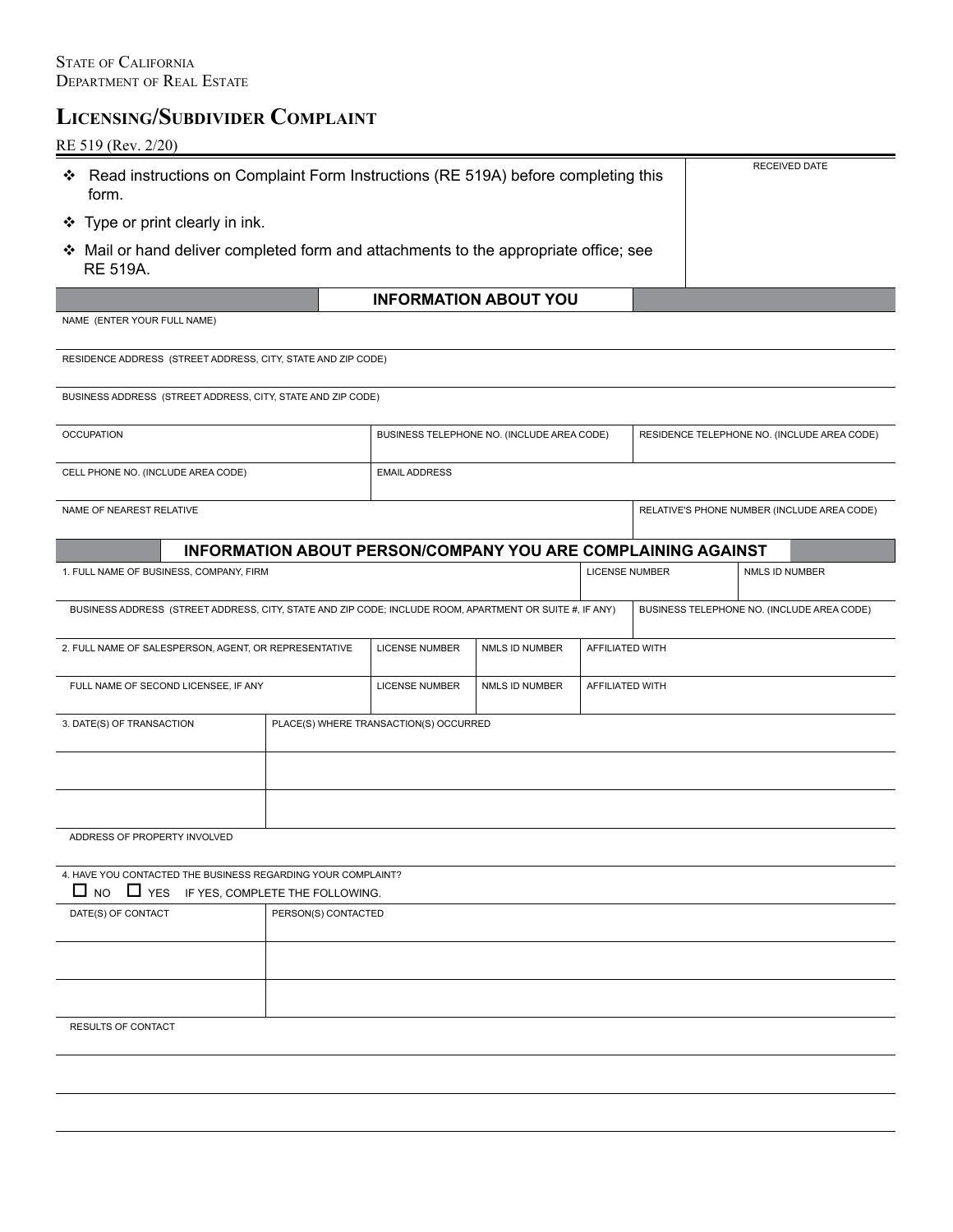| RE 519                                                                   |                                                                                                                                    |                   | Page 2 of 4                                    |
|--------------------------------------------------------------------------|------------------------------------------------------------------------------------------------------------------------------------|-------------------|------------------------------------------------|
|                                                                          | 5. HAVE YOU FILED THIS COMPLAINT WITH ANOTHER LAW ENFORCEMENT OR CONSUMER PROTECTION AGENCY?                                       |                   |                                                |
| $\Box$ NO $\Box$ YES IF YES, COMPLETE THE FOLLOWING.                     |                                                                                                                                    |                   |                                                |
| NAME OF AGENCY                                                           |                                                                                                                                    | ADDRESS OF AGENCY |                                                |
| <b>RESULTS OF THAT COMPLAINT</b>                                         |                                                                                                                                    |                   |                                                |
| 6. HAVE YOU RETAINED AN ATTORNEY TO ASSIST IN RESOLVING THIS MATTER?     |                                                                                                                                    |                   |                                                |
| $\Box$ NO $\Box$ YES IF YES, COMPLETE THE FOLLOWING.<br>NAME OF ATTORNEY |                                                                                                                                    |                   | BUSINESS TELEPHONE NUMBER                      |
|                                                                          |                                                                                                                                    |                   |                                                |
| ADDRESS OF ATTORNEY                                                      |                                                                                                                                    |                   |                                                |
| MAY WE CONTACT YOUR ATTORNEY WITH REFERENCE TO THIS MATTER?              |                                                                                                                                    |                   |                                                |
| $\Box$ NO $\Box$ YES                                                     | 7. IS THIS COMPLAINT INVOLVED IN A CIVIL ACTION (LAWSUIT) FILED OR PENDING IN ANY COURT?                                           |                   |                                                |
| $\Box$ NO $\Box$ YES IF YES, COMPLETE THE FOLLOWING.                     |                                                                                                                                    |                   |                                                |
| NAME OF COURT                                                            |                                                                                                                                    |                   |                                                |
| ADDRESS OF COURT                                                         |                                                                                                                                    |                   |                                                |
| <b>TYPE OF ACTION</b>                                                    |                                                                                                                                    |                   | <b>CASE NUMBER</b>                             |
|                                                                          |                                                                                                                                    |                   |                                                |
| $\Box$ NO<br>$\Box$ YES IF NO, LIST REASONS BELOW.                       | 8. ARE YOU WILLING TO APPEAR AS A WITNESS, BE SWORN, TESTIFY AND CROSS-EXAMINED CONCERNING THE ALLEGATIONS MADE IN THIS COMPLAINT? |                   |                                                |
|                                                                          |                                                                                                                                    |                   |                                                |
|                                                                          |                                                                                                                                    |                   |                                                |
|                                                                          |                                                                                                                                    |                   |                                                |
|                                                                          |                                                                                                                                    |                   |                                                |
| 9. WERE THERE ANY WITNESSES TO THE DESCRIBED TRANSACTIONS?               |                                                                                                                                    |                   |                                                |
| $\Box$ NO<br>FULL NAME OF WITNESS #1                                     | VES IF YES, COMPLETE THE FOLLOWING AND DESCRIBE IN ITEM #11 WHAT THEY SPECIFICALLY WITNESSED.                                      |                   |                                                |
|                                                                          |                                                                                                                                    |                   |                                                |
| <b>RESIDENCE ADDRESS</b>                                                 |                                                                                                                                    |                   |                                                |
| YOUR RELATIONSHIP TO THE WITNESS                                         | BUSINESS TELEPHONE NUMBER (INCLUDE AREA CODE)                                                                                      |                   | RESIDENCE TELEPHONE NUMBER (INCLUDE AREA CODE) |
| FULL NAME OF WITNESS #2                                                  |                                                                                                                                    |                   |                                                |
|                                                                          |                                                                                                                                    |                   |                                                |
| RESIDENCE ADDRESS                                                        |                                                                                                                                    |                   |                                                |
| YOUR RELATIONSHIP TO THE WITNESS                                         | BUSINESS TELEPHONE NUMBER (INCLUDE AREA CODE)                                                                                      |                   | RESIDENCE TELEPHONE NUMBER (INCLUDE AREA CODE) |
|                                                                          | 10. INDICATE WHICH OF THE FOLLOWING DOCUMENTS ARE ATTACHED, INCORPORATED AND MADE PART OF THIS COMPLAINT.                          |                   |                                                |
| <b>ATTACHED</b><br><b>NOT AVAILABLE</b>                                  | <b>TYPE OF DOCUMENT</b>                                                                                                            |                   |                                                |
|                                                                          | <b>LISTING AGREEMENT</b>                                                                                                           |                   |                                                |
|                                                                          | DEPOSIT RECEIPT (OFFER)                                                                                                            |                   |                                                |
|                                                                          |                                                                                                                                    |                   |                                                |
|                                                                          | CASH RECEIPT(S)                                                                                                                    |                   |                                                |
|                                                                          | CANCELLED CHECK(S)                                                                                                                 |                   |                                                |

ESCROW INSTRUCTIONS, AMENDMENTS & CLOSING STATEMENTS (IF ANY)

and the contract of the contract of **Contract Contract Contract** 

COPIES OF ALL DOCUMENTS WHICH RELATE TO YOUR COMPLAINT AND WHICH ARE NOT LISTED ABOVE.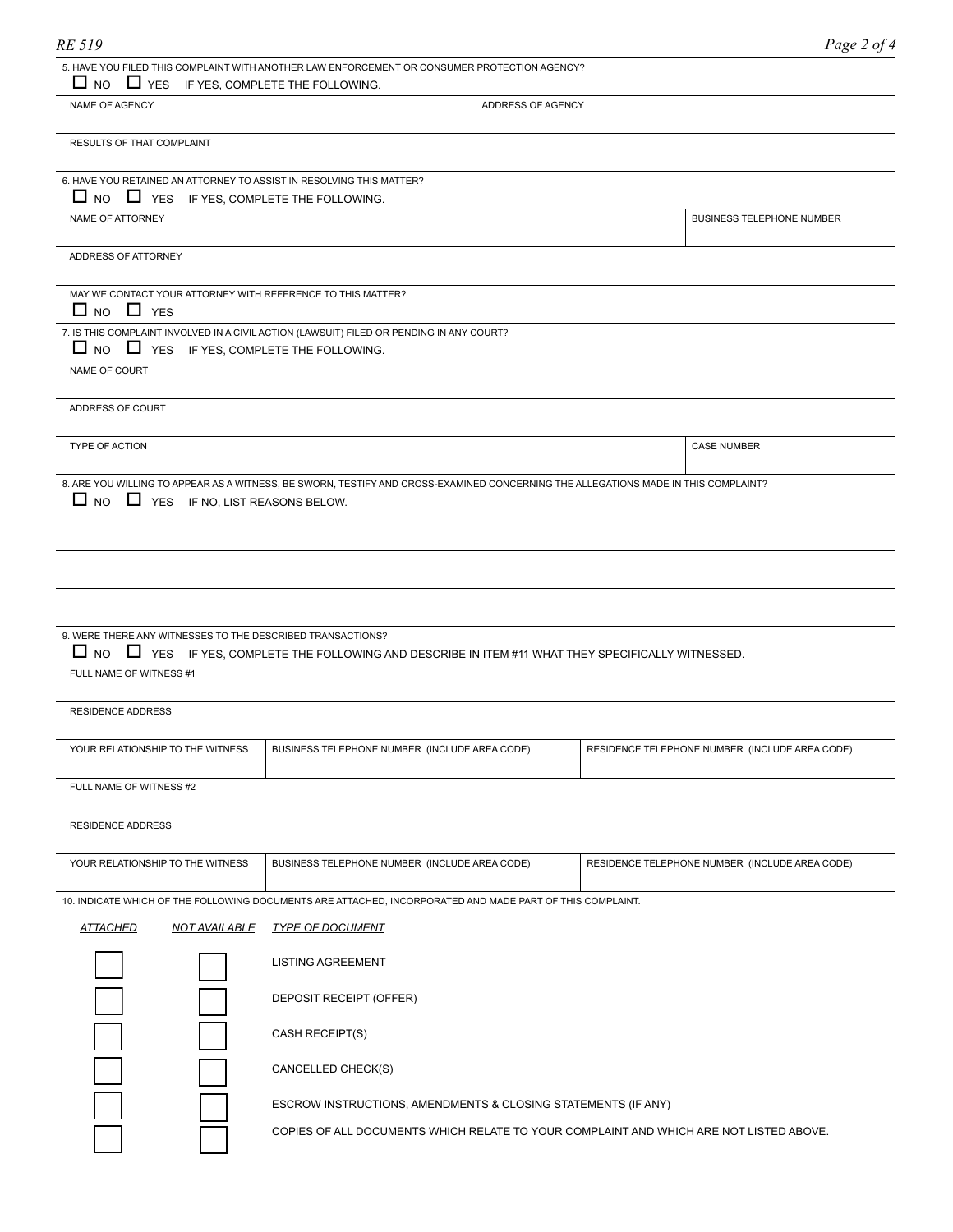IN THE FORM OF A BRIEF STATEMENT, GIVE THE FULL ESSENTIALS OF YOUR COMPLAINT BELOW.

- REFER TO RE 519A FOR GUIDELINES RELATING TO STATEMENT PREPARATION.
- • INCLUDE FULL NAMES OF INDIVIDUALS, INCLUDING ALL WITNESSES PRESENT DURING THE TRANSACTION(S). BE FACTUAL. TRY TO ANSWER THE QUESTIONS WHO, WHAT, WHERE AND WHEN. ATTACH EXTRA SHEETS IF MORE ROOM IS NEEDED.